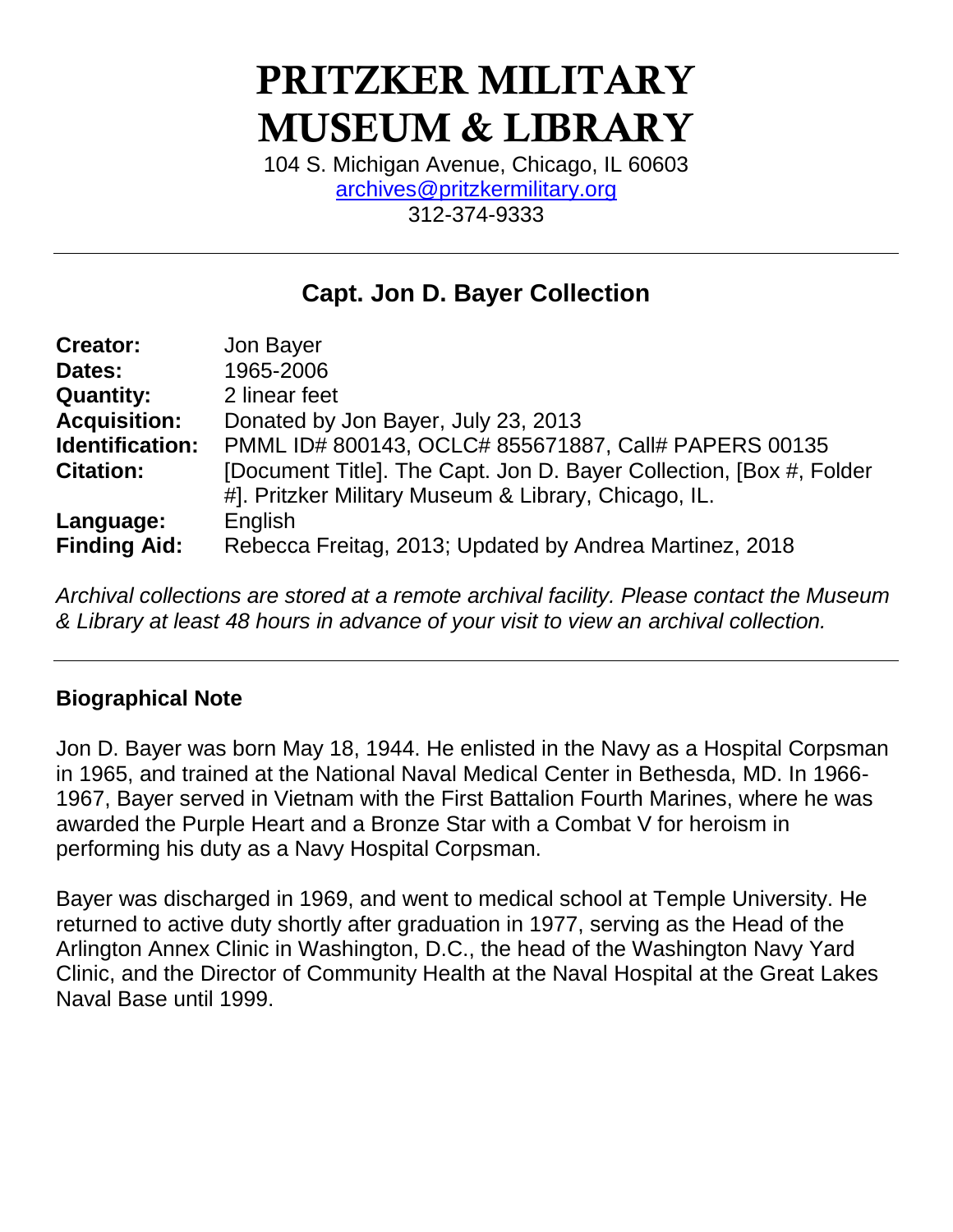## **Scope and Content of the Collection**

The collection consists of photos, programs, art, plaques and uniforms related to Capt. Jon D. Bayer's service in the US Marine Corps and the US Navy from his enlistment in 1965 to his retirement in 1999 as a Doctor.

## **Arrangement**

The collection arrived with no discernible arrangement, and was rearranged by PMML staff into 1 slim document box, 1 oversize box, an artifact box, and 2 square boxes. The collection was also arranged into series according to Papers and Artifacts.

#### **Series One: Papers, 1965-2006**

This series consists of the papers related to Capt. Jon D. Bayer's service in the US Navy and the US Marine Corps, including programs from events, medical school, and conferences, and other documents.

#### **Series Two: Artifacts, 1965-2006**

This series consists of the plaques and art from Dr. Bayer's collection. It also has some medical equipment from the field and military equipment.

## **Rights**

Copyrights held by Jon Bayer were transferred to the Pritzker Military Museum & Library. All other rights are held by the author or publisher. Users assume responsibility for following copyright laws as established by US Code Title 17.

#### **Separations**

| <b>Item ID</b> | <b>Description</b>                 |
|----------------|------------------------------------|
| 800143058      | <b>Red Plastic Clipboard</b>       |
| 800143059      | <b>Crossing the Equator Paddle</b> |
| 800143060      | "I'd Sooner Be A Nittany Lion" Pin |
| 800143061      | Lighter                            |
| 800143062      | Pocketknife                        |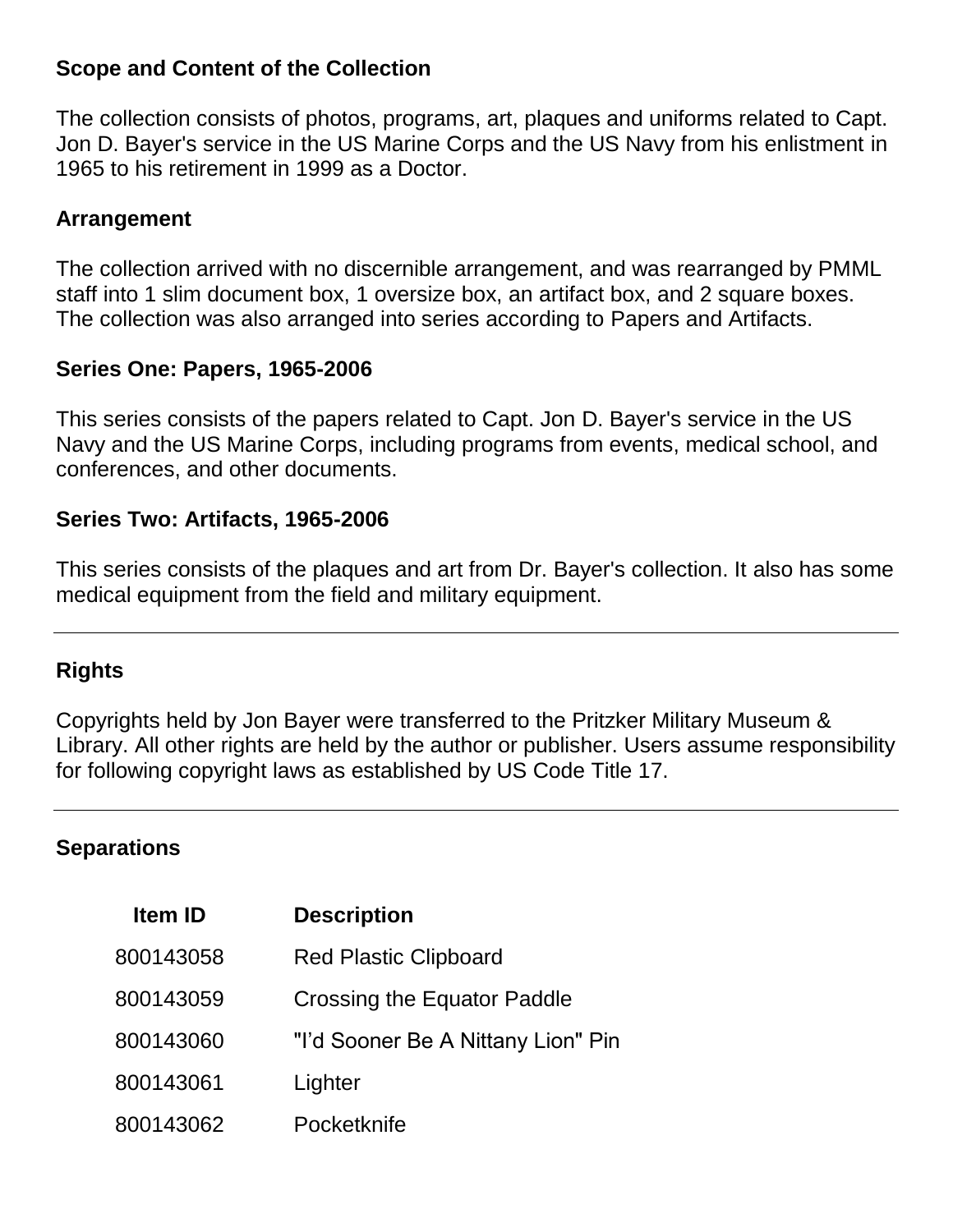- Canariense Matchbox
- Lucky 1948 Penny
- Jon D. Bayer Stamp
- U.S. Navy Pin
- Treatment Reviewed Pin
- USO Zippo Lighter, Manila, Philippines
- U.S. Navy, Jon D. Bayer, M.D. Belt Buckle
- Commemorative Navy Dog Tag
- Travel Shaving Kit
- Surgical Instrument Kit, Minor Surgery
- Surgical Instrument Kit, Minor Surgery
- Surgical Instrument Kit, Minor Surgery
- Subsistence Packet for Long Range Patrol, Menu No. 1
- Brown Gun Holster
- Black Gun Holster
- Ka-bar with Compass on top
- Ka-bar Rusty
- Ophthalmologist Examination Kit
- Ophthalmologist Examination Kit
- Tourniquet Set
- Belt Buckle
- Jon D. Bayer Leather Name Tag
- Aperture Tester
- Pipe
- Glasses
- Bronze Star Ribbon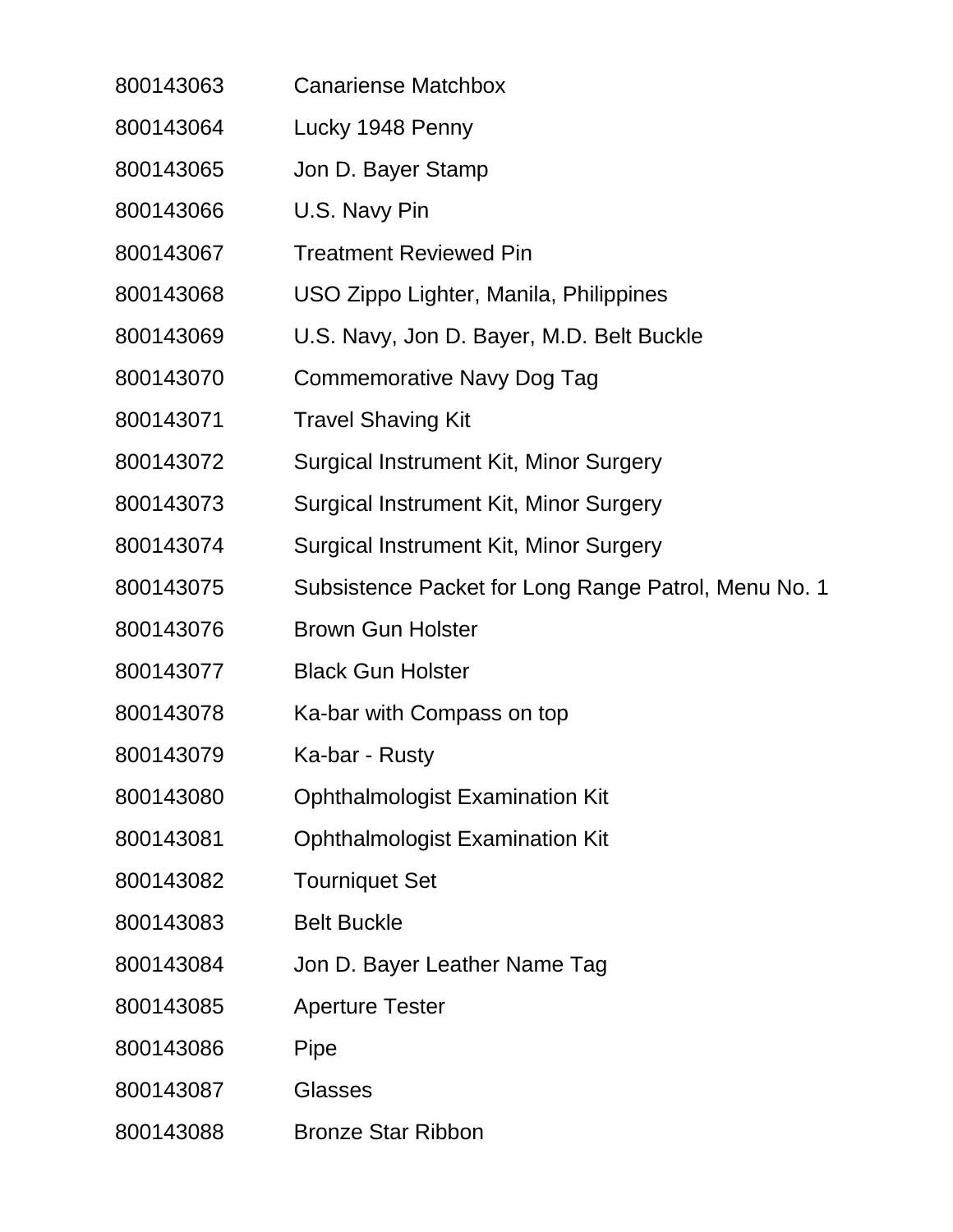| 800143089 | <b>Purple Heart Ribbon</b>                                      |
|-----------|-----------------------------------------------------------------|
| 800143090 | <b>National Defense Service Ribbon</b>                          |
| 800143091 | <b>Vietnam Service Ribbon</b>                                   |
| 800143092 | Ophthalmologist Instrument                                      |
| 800143093 | <b>Best Buddy Certificate of Appreciation</b>                   |
| 800143094 | <b>Great Lakes Naval Hospital Plaque</b>                        |
| 800143095 | Jon D. Bayer, M.D. Marble Pen Holder                            |
| 800143096 | Second Battalion, Third Marines, First Marine Brigade<br>Plaque |
| 800143097 | <b>Cmdr. Naval Surface Group 4 Plaque</b>                       |
| 800143098 | <b>Crossing the Equator Certificate</b>                         |
| 800143101 | Naval Insignia Carving                                          |
| 800143102 | Jon D. Bayer, M.D. Stand                                        |
| 800143103 | <b>First Battalion, Third Marines Plaque</b>                    |
| 800143104 | <b>USS Clark Plaque</b>                                         |
| 800143105 | Capt. Jon D. Bayer Graduation Review Plaque                     |
| 800143106 | <b>USS Exploit Plaque</b>                                       |
| 800143107 | Navsurflant Readsuppgru Plaque                                  |
| 800143108 | Shore Intermediate Maintenance Activity Plaque                  |
| 800143109 | <b>USS Dwight D. Eisenhower Plaque</b>                          |
| 800143110 | <b>NNMC Branch Medical Clinic Plaque</b>                        |
| 800143111 | <b>Plastic Horn</b>                                             |
| 800143112 | Capt. Jon D. Bayer Empowered Drawing                            |
| 800143113 | USN Insignia Glass Wall Hanging                                 |
| 800143114 | Little Boy in Camo Exam Painting                                |
| 800143115 | Little Girl with Doll Exam Painting                             |
| 800143116 | <b>Patriotic USA Etching</b>                                    |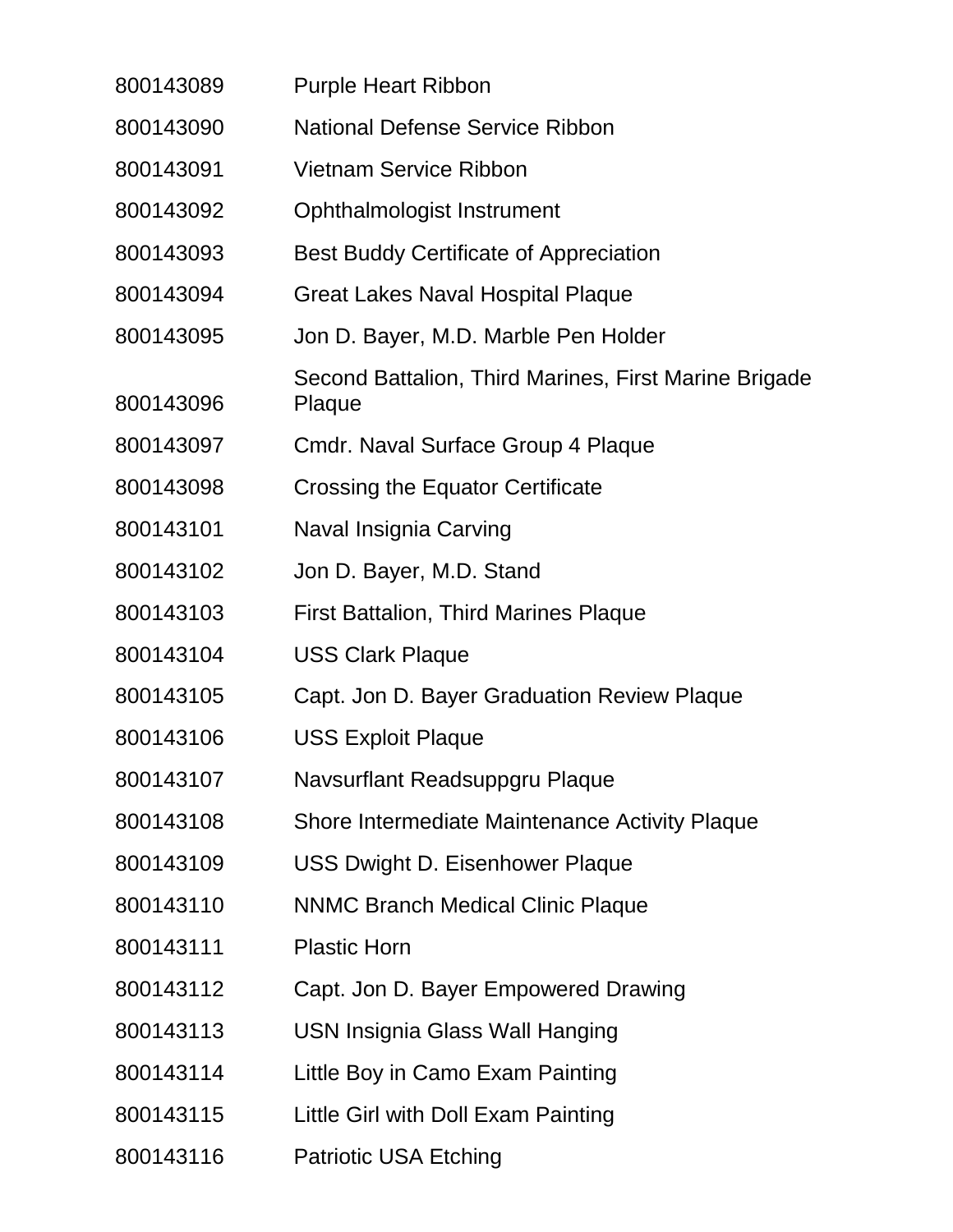- Comnavsurfgru Four Hat
- Great Lakes Naval Hospital Hat
- Black Wool Cap
- White Scarf
- USN Commander Dress Jacket
- USN White Summer Officer Shirt
- USN White Summer Officer Pants
- USN Black Pants
- USMC Sweater
- Army Fatigue Pants
- Army Fatigue Shirt
- Navy Poster
- Medical Kit
- Boots
- Bayonet
- Small Canvas Bag
- Duffle Bag
- Black garrison cap
- Penn State Cap
- Sailor Cap
- I.O. Westpac 1981 Med Section Shirt
- Hawaiian Medical Association Shirt
- Captain's Pea Coat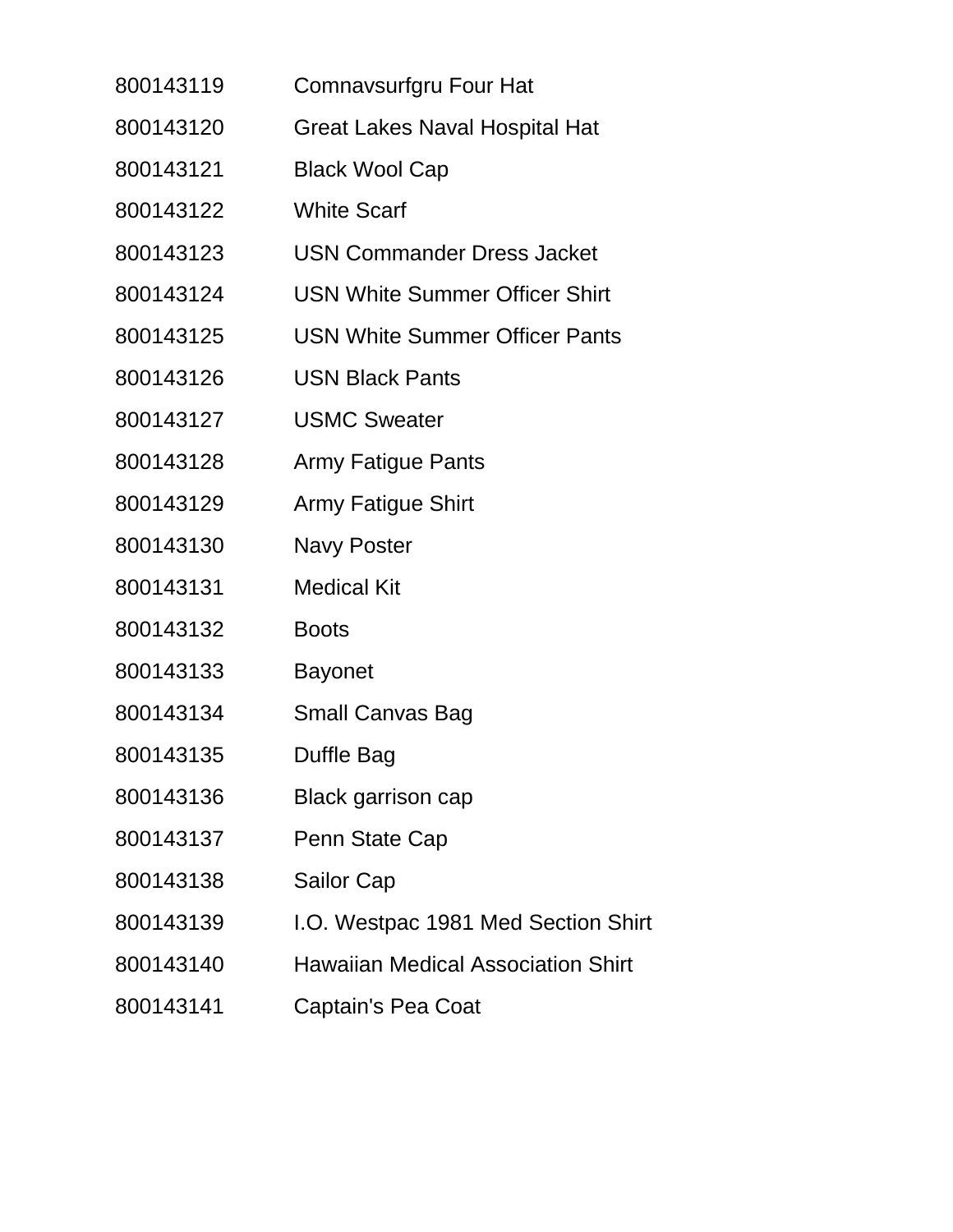## **Key Subjects**

This collection is indexed under the following headings in the Library's online catalog. Researchers interested in materials about related topics, persons, or places should search the catalog using these subject headings.

#### **Names**

Bayer, Jon Dennis, 1944-

## **Subjects**

Great Lakes Naval Hospital (Great Lakes, Ill.) Great Lakes Naval Training Center (Great Lakes, Ill.) National Naval Medical Center (U.S.) United States. Marine Corps. United States. Navy Vietnam War, 1961-1975.

## **Container List**

|   | Box Folder   | Item ID#  | <b>Title</b>                                                 | <b>Dates</b> |
|---|--------------|-----------|--------------------------------------------------------------|--------------|
|   |              |           | <b>Series One: Papers, 1965-2006</b>                         |              |
| 1 | 1            |           | <b>Miscellaneous</b>                                         | 1965-2006    |
|   |              |           | 800143001 Transcript of Intern Service                       | 6/30/1978    |
|   |              |           | 800143002 Graduation Review Program                          | 7/2/1965     |
|   |              |           | 800143003 Naval Aviation Hall of Honor Program               | 5/11/2006    |
|   |              | 800143004 | Retirement Ceremony for Capt. Jon D.<br><b>Bayer Program</b> | 2/25/1999    |
|   |              |           | 800143005 Bookmark to Jon from his wife, Sharon              | n.d.         |
|   |              |           | 800143099 AMA Certificate                                    | 1994         |
|   | $\mathbf{2}$ |           | <b>Medical documents</b>                                     | 1967-1977    |
|   |              |           | 800143006 Vietnamese Handout: Medical Phrases                | n.d.         |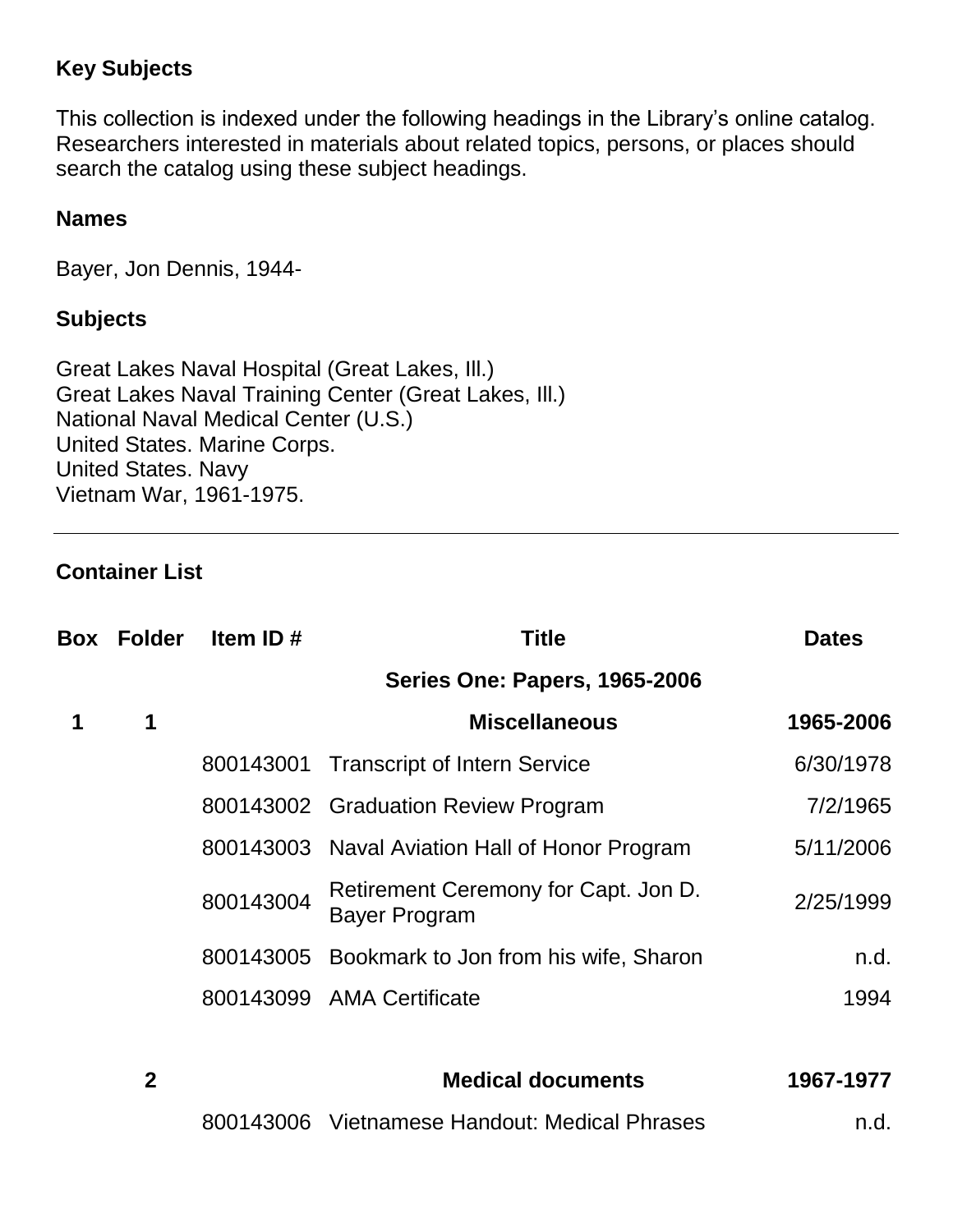|   | 800143007 | <b>First Battalion, Fourth Marines Medical</b><br>Newsletter #1               | 8/15/1967  |
|---|-----------|-------------------------------------------------------------------------------|------------|
|   | 800143008 | Color code and symbols for fundus drawing                                     | n.d.       |
|   | 800143009 | Lyme Arthritis Packet of Information                                          | 1977       |
|   | 800143010 | Growth and Endocrinology of the<br>Adolescent                                 | n.d.       |
|   | 800143011 | <b>Cataract Surgery- Pre-operative and Post-</b><br>operative Care            | n.d.       |
|   | 800143012 | Cortisporin Otic Drops sterile sheet                                          | 3/1975     |
|   |           |                                                                               |            |
| 3 |           | 800143013 Heritable Multiple Polyposis Syndromes                              | n.d.       |
|   |           |                                                                               |            |
| 4 | 800143014 | Anatomy Notes for the Junior                                                  | 1976       |
|   |           | <b>Musculoskeletal Presentation</b>                                           |            |
| 5 |           | 800143015 Anatomy & Physiology Notes Packet                                   | n.d.       |
| 6 |           | <b>Photographs</b>                                                            |            |
|   |           | 800143016 A Park in Vietnam                                                   | n.d.       |
|   |           | 800143017 Signed Portrait of Pres. George H.W. Bush                           | n.d.       |
|   | 800143018 | Small black and white portrait of Jon D.<br><b>Bayer</b>                      | n.d.       |
|   | 800143019 | Signed Portrait of a Rear Admiral                                             | 7/19/1994  |
| 7 |           | <b>Awards and Citations</b>                                                   | 1986-1999  |
|   | 800143020 | Citation for Meritorious Service from the<br><b>Cmdr. Naval Surface Force</b> | n.d.       |
|   | 800143021 | Letter of Appreciation from the Dept. of the<br><b>Navy</b>                   | 11/30/1999 |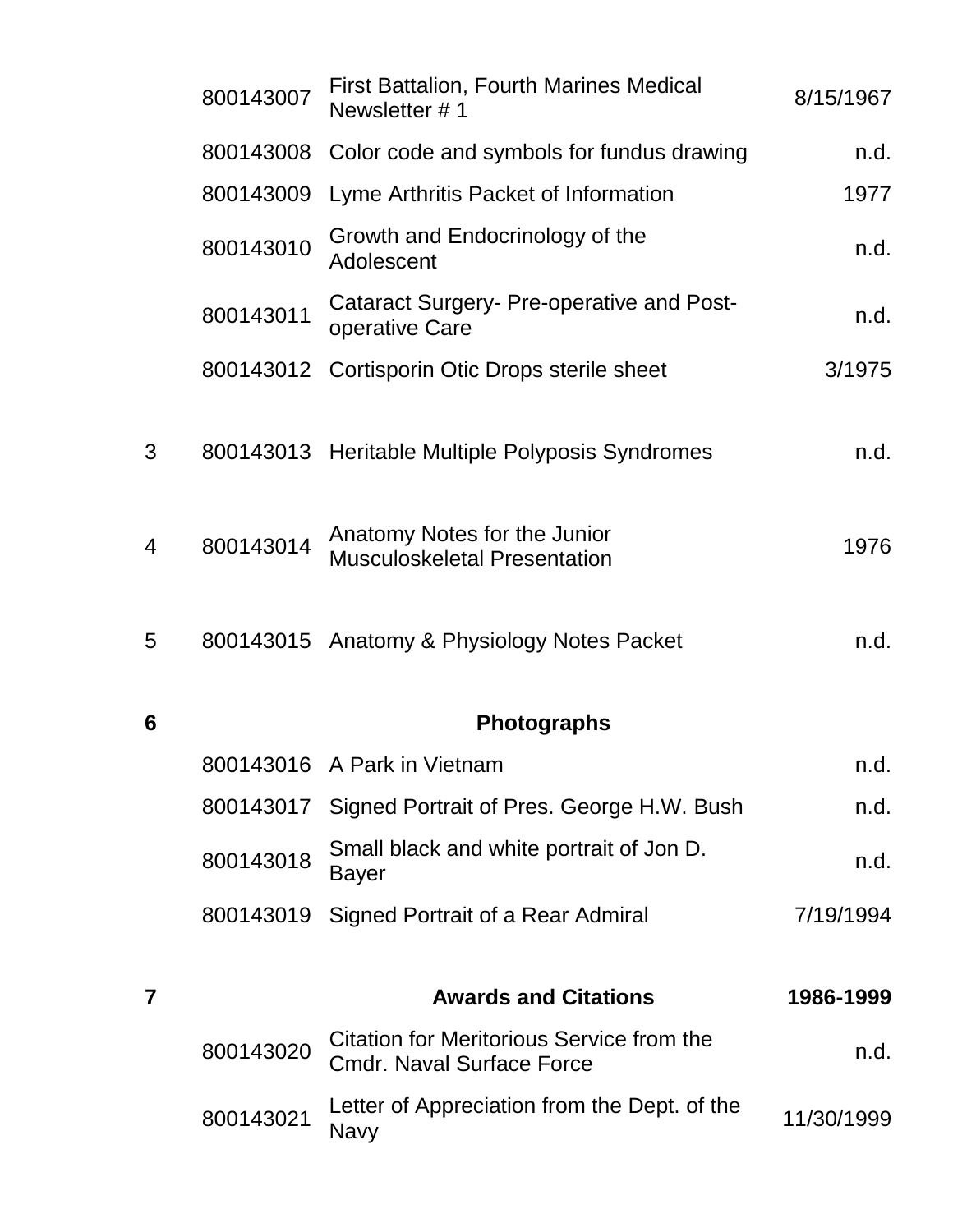|           | 800143022 Letter of Appreciation from the Dept. of the<br>Navy, Naval Medical Clinic | 6/30/1986  |
|-----------|--------------------------------------------------------------------------------------|------------|
| 800143023 | Citation Memo from the Dept. of the Navy,<br><b>Cmdr. Naval Surface Force</b>        | 10/31/1989 |
|           | 800143024 Navy Commendation Medal Award                                              | 10/24/1989 |

## **2 Oversize Box**

|           | 800143025 Dr. Jon Bayer Drawn Picture "My Dad"                                   | n.d.       |
|-----------|----------------------------------------------------------------------------------|------------|
|           | 800143026 Xray Film Jacket Birthday Card                                         | 5/18/1993  |
|           | 800143027 "Doc Bayer Best of Luck"                                               | 9/24/1993  |
|           | 800143028 Signed picture of a hospital                                           | n.d.       |
|           | 800143029 Caricature of Jon Bayer                                                | 1964       |
| 800143030 | Philadelphia-Birthplace of the Navy Poster                                       | 1975       |
| 800143031 | <b>Plank Owner Certificate</b>                                                   | 7/16/1998  |
| 800143032 | Photograph of the USS Tranquility                                                | 8/8/1945   |
| 800143033 | <b>Operation Desert Storm: Welcome Home</b><br><b>Troops Double-Sided Poster</b> | 1991       |
| 800143034 | <b>Operation Desert Storm: Welcome Home</b><br><b>Troops Double-Sided Poster</b> | 1991       |
| 800143035 | <b>Plank Owner Certificate</b>                                                   | 7/1/1968   |
| 800143036 | <b>BRAC Migration Projects, Naval Training</b><br><b>Center, Great Lakes</b>     | 3/10/1994  |
| 800143037 | <b>BRAC Migration Projects, Naval Training</b><br><b>Center, Great Lakes</b>     | 3/10/1994  |
| 800143038 | <b>BRAC Migration Projects, Naval Training</b><br><b>Center, Great Lakes</b>     | 3/10/1994  |
| 800143039 | U.S. Naval Training Center Group Photo                                           | n.d.       |
| 800143040 | U.S. Naval Training Center Group Photo,<br>Company 6                             | 11/11/1965 |
| 800143041 | Copy of a Drawing of a U.S.N. Hospital                                           | n.d.       |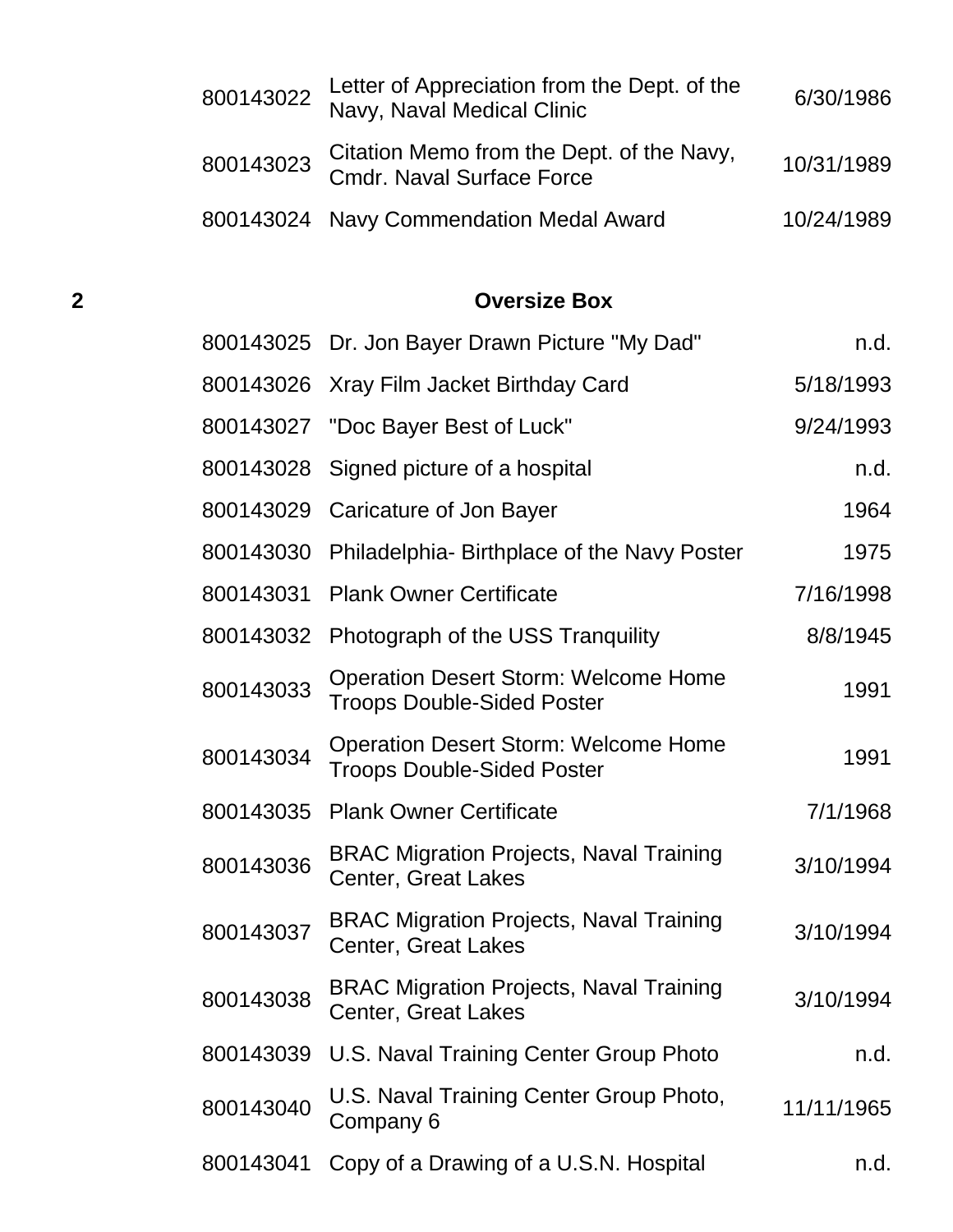|           | 800143042 Colored NNMC Branch Medical Clinic Seal                       | n.d.     |
|-----------|-------------------------------------------------------------------------|----------|
|           | 800143043 What the Navy is Doing Poster                                 | n.d.     |
| 800143044 | Photograph of the Battleship Oregon at<br>Bremerton, Washington         | n.d.     |
| 800143045 | <b>Project Liberty Ship Map</b>                                         | n.d.     |
| 800143046 | Great Lakes Fill 'Er Up Poster                                          | 2000     |
| 800143047 | Photograph- USS Boston Sick Bay Scene                                   | 1888     |
| 800143048 | Photograph- Great Lakes Naval Training<br>Center, WWI Xray Machine      | n.d.     |
| 800143049 | Copy, Drawing-Hubbard Hydrotherapy<br>Tanks                             | n.d.     |
| 800143050 | Copy, Drawing- Naval Pharmacists                                        | n.d.     |
| 800143051 | Copy, Drawing-Diathermy                                                 | n.d.     |
| 800143052 | Copy, Harper's Weekly, USN Naval Hospital<br><b>Red Rover</b>           | 5/9/1863 |
| 800143053 | Copy, Harper's Weekly, USN Naval Hospital<br><b>Red Rover</b>           | 5/9/1864 |
| 800143054 | Copy, Harper's Weekly, USN Naval Hospital<br><b>Red Rover</b>           | 5/9/1865 |
| 800143055 | Copy, Harper's Weekly, USN Naval Hospital<br><b>Red Rover</b>           | 5/9/1866 |
| 800143056 | Original Print, Harper's Weekly, USN Naval<br><b>Hospital Red Rover</b> | 5/9/1867 |
| 800143057 | Certificate of Authenticity for Harper's<br><b>Weekly Print</b>         | n.d.     |
| 800143100 | House in Washington, D.C.                                               | n.d.     |
| 800143117 | Naval Hospital Ship Photo                                               | n.d.     |
| 800143118 | <b>Escorting Viet Cong Prisoner Print</b>                               | n.d.     |
|           | Action Near Hoi An Vietnam Print                                        | n.d.     |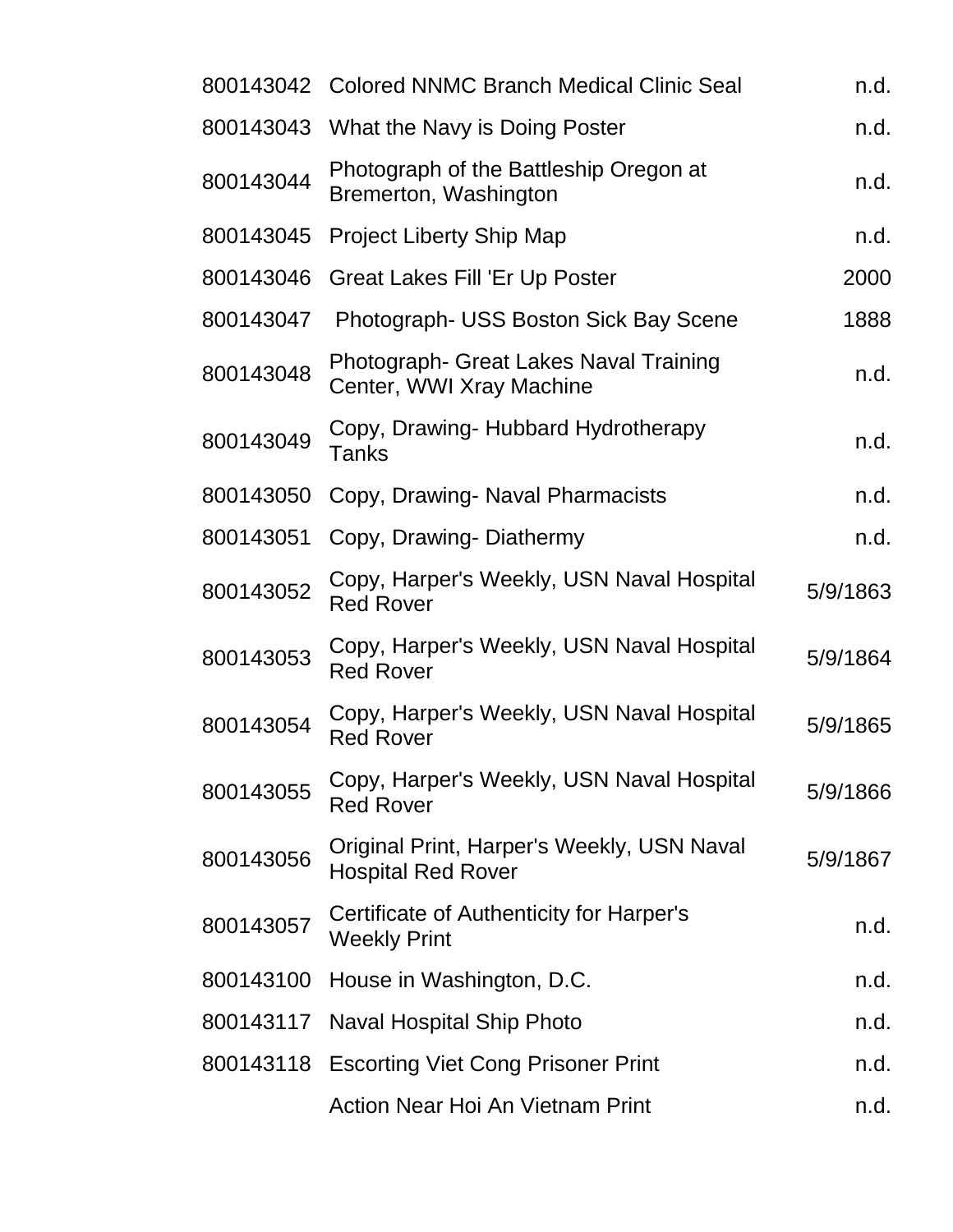|           | <b>Recruit and Trainee Healthcare</b><br><b>Symposium Related Materials</b>                                   | 1997-1998 |
|-----------|---------------------------------------------------------------------------------------------------------------|-----------|
| 800143141 | Vision Readiness Defense, Vision<br><b>Conservation Program</b>                                               | n.d.      |
| 800143142 | <b>USACHPPM: Readiness Through Health,</b><br><b>Questions and Answers: Video Display</b><br><b>Terminals</b> | 11/1997   |
| 800143143 | <b>Recruit and Trainee Healthcare Symposium</b><br>Agenda Pamphlet                                            | 5/1998    |
| 800143144 | <b>Medical Attrition: Branch Medical Clinic-</b><br><b>MCRD Parris Island, SC Gao Findings</b>                | 1997      |
| 800143145 | Uniformed Services Recruit Healthcare<br><b>Symposium Evaluation Sheet</b>                                    | 5/1998    |
| 800143146 | Email to Jon D. Bayer from Belinda Shaffer                                                                    | 4/27/1998 |
|           | 800143147 Memorandum of call to Capt. Bayer                                                                   | 4/17/1998 |
| 800143148 | <b>Recruit Healthcare Symposium Memos from</b><br>the Dept. of the Navy, Bureau of Medicine<br>and Surgery    | 3/12/1998 |
| 800143149 | Letter about the Recruit Healthcare<br>Symposium                                                              | 1/9/1998  |
| 800143150 | Emails to Jon D. Bayer                                                                                        | 4/17/1998 |
|           | 800143151 Tobacco Cessation Initiative Materials                                                              | 11/1997   |
|           | 800143152 Handwritten Notes                                                                                   | n.d.      |
|           | 800143153 Military Contact Information                                                                        | n.d.      |
| 800143154 | <b>Handwritten Notes</b>                                                                                      | 1998      |
| 800143155 | <b>Protecting the Eye in Sports Flyer</b>                                                                     | n.d.      |
| 800143156 | Dental Health and Operational Readiness<br>For Recruits at Cape May                                           | n.d.      |
| 800143157 | <b>Nutrition Slideshow</b>                                                                                    | n.d.      |
| 800143158 | <b>Tri-Service Vision Conservation and</b><br><b>Readiness Program: Vision Readiness</b>                      | 5/1998    |

**6 1**